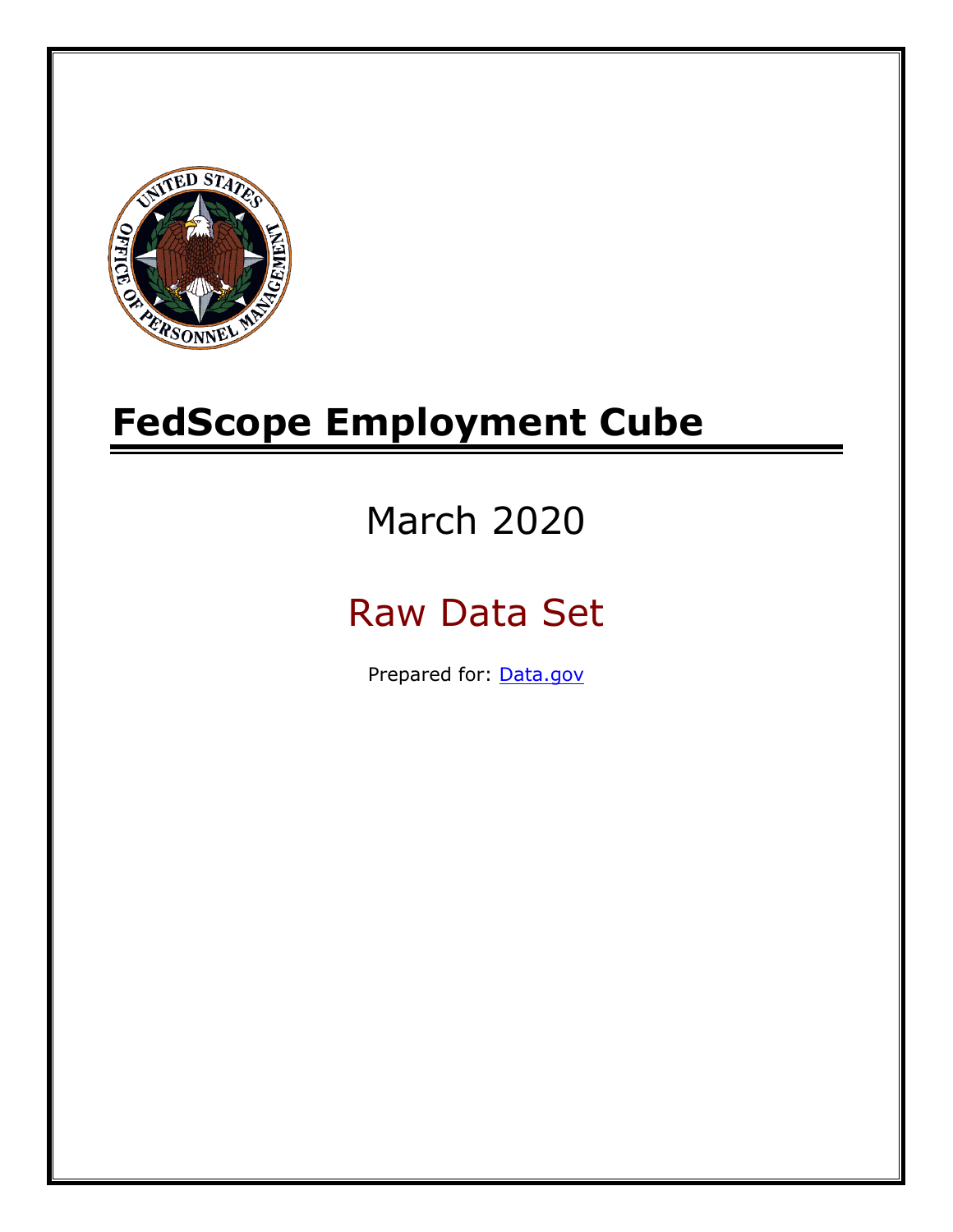

# **Table of Contents**

| $\mathbf{1}$   |           | <b>OVERVIEW</b>                                | 3                                          |
|----------------|-----------|------------------------------------------------|--------------------------------------------|
|                | 1.1       | Purpose                                        |                                            |
|                | 1.2       | <b>Scope</b>                                   |                                            |
| $\overline{2}$ |           | <b>RAW DATA SET FILE</b>                       | $\begin{array}{c} 3 \\ 3 \\ 3 \end{array}$ |
|                |           | 2.1 FACTDATA                                   |                                            |
| 3              |           | <b>DIMENSION TRANSLATIONS FILES</b>            |                                            |
|                | 3.1       | Agency                                         | $\frac{5}{5}$                              |
|                | 3.2       | Location                                       | 6                                          |
|                | 3.3       | Age                                            | 6                                          |
|                | 3.4       | <b>Education Level</b>                         | $\overline{7}$                             |
|                | 3.5       | <b>General Schedule &amp; Equivalent Grade</b> | 8                                          |
|                | 3.6       | <b>Length of Service</b>                       | 8                                          |
|                | 3.7       | Occupation                                     | 9                                          |
|                | 3.8       | <b>Occupation Category</b>                     | 9                                          |
|                | 3.9       | Pay Plan & Grade                               | 10                                         |
|                |           | 3.10 Salary Level                              | 10                                         |
|                |           | 3.11 STEM Occupations                          | 11                                         |
|                |           | 3.12 Supervisory Status                        | 11                                         |
|                |           | 3.13 Type of Appointment                       | 12                                         |
|                |           | 3.14 Work Schedule                             | 12                                         |
|                |           | 3.15 Work Status                               | 13                                         |
|                | 3.16 Date |                                                | 13                                         |
|                |           | 3.17 Employment                                | 14                                         |
|                |           | 3.18 Average Salary                            | 14                                         |
|                |           | 3.19 Average Length of Service                 | 14                                         |
| $4 \square$    |           | <b>DATA DEFINITIONS</b>                        | 15                                         |
|                | 4.1       | Agency                                         | 15                                         |
|                | 4.2       | Location                                       | 15                                         |
|                | 4.3       | Age                                            | 15                                         |
|                | 4.4       | <b>Education Level</b>                         | 15                                         |
|                | 4.5       | <b>General Schedule &amp; Equivalent Grade</b> | 15                                         |
|                | 4.6       | <b>Length of Service</b>                       | 15                                         |
|                | 4.7       | Occupation                                     | 15                                         |
|                | 4.8       | <b>Occupation Category</b>                     | 15                                         |
|                | 4.9       | Pay Plan & Grade                               | 16                                         |
|                | 4.10      | <b>Salary Level</b>                            | 16                                         |
|                | 4.11      | <b>STEM Occupations</b>                        | 16                                         |
|                | 4.12      | <b>Supervisory Status</b>                      | 16                                         |
|                | 4.13      | <b>Type of Appointment</b>                     | 16                                         |
|                | 4.14      | <b>Work Schedule</b>                           | 16                                         |

**Source**: FedScope [\(https://www.fedscope.opm.gov/\)](https://www.fedscope.opm.gov/) 1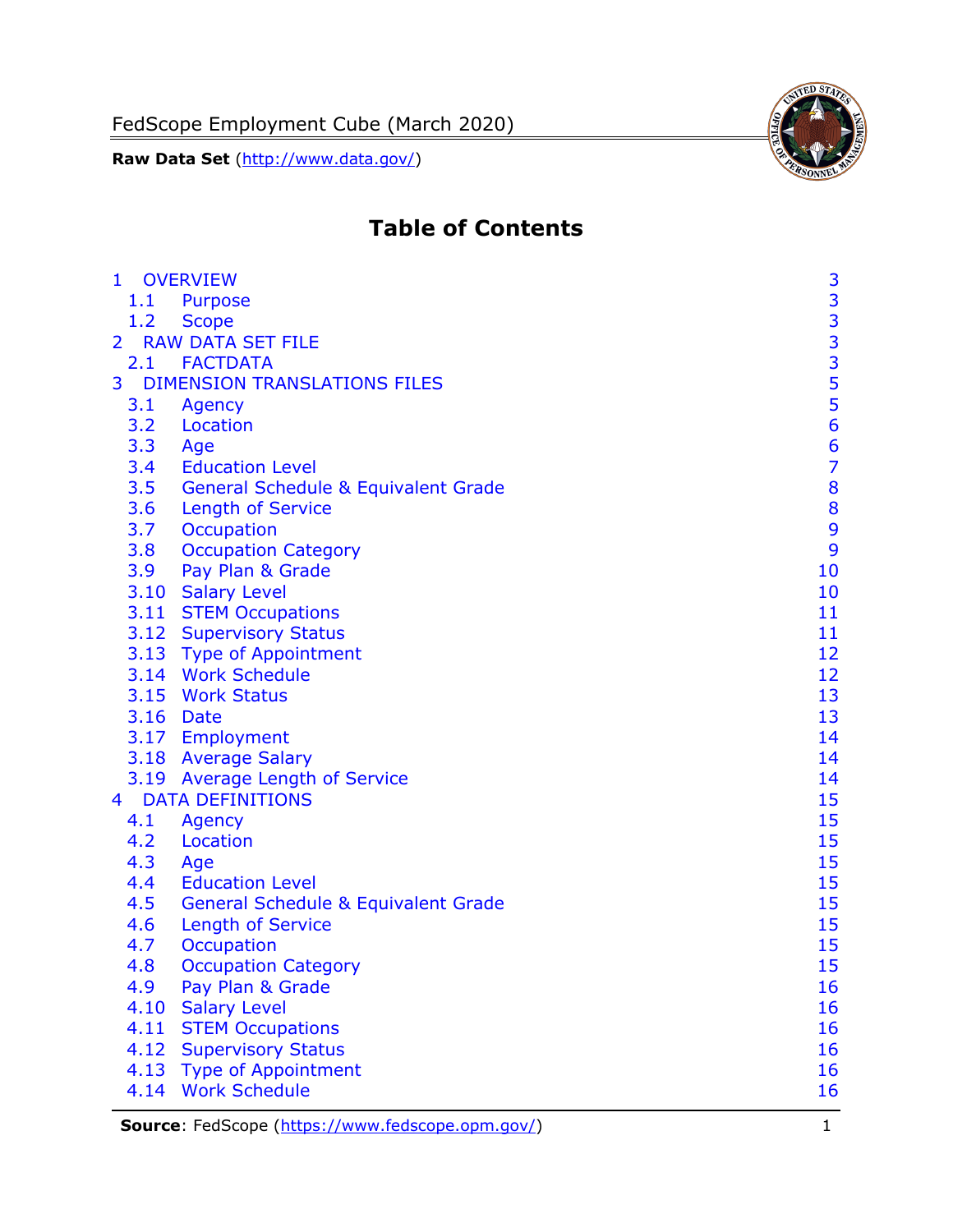FedScope Employment Cube (March 2020)

**Raw Data Set** (http://www.data.gov/)

|     | 4.15 Work Status                                    | 16 |
|-----|-----------------------------------------------------|----|
|     | 4.16 Date                                           | 16 |
|     | 4.17 Employment                                     | 17 |
|     | 4.18 Average Salary                                 | 17 |
|     | 4.19 Average Length of Service                      | 17 |
|     | 5 APPENDIX                                          | 18 |
| 5.1 | SAS Program to Read Raw Data Sets for Data Analysis | 18 |
| 5.2 | <b>FedScope General Public Web Site</b>             | 18 |

## **Listing of Tables**

| Table 2.1: FACTDATA.TXT Record Layout   | 4  |
|-----------------------------------------|----|
| Table 3.1: DTagy.txt Record Layout      | 5  |
| Table 3.2: DTloc.txt Record Layout      | 6  |
| Table 3.3: DTagelvl.txt Record Layout   | 6  |
| Table 3.4: DTedlvl.txt Record Layout    | 7  |
| Table 3.5: DTgsegrd.txt Record Layout   | 8  |
| Table 3.6: DTloslvl.txt Record Layout   | 8  |
| Table 3.7: DTocc.txt Record Layout      | 9  |
| Table 3.8: DTpatco.txt Record Layout    | 9  |
| Table 3.9: DTppgrd.txt Record Layout    | 10 |
| Table 3.10: DTsallvl.txt Record Layout  | 10 |
| Table 3.11: DTstemocc.txt Record Layout | 11 |
| Table 3.12: DTsuper.txt Record Layout   | 11 |
| Table 3.13: DTtoa.txt Record Layout     | 12 |
| Table 3.14: DTwrksch.txt Record Layout  | 12 |
| Table 3.15: DTwkstat.txt Record Layout  | 13 |
| Table 3.16: DTdate.txt Record Layout    | 13 |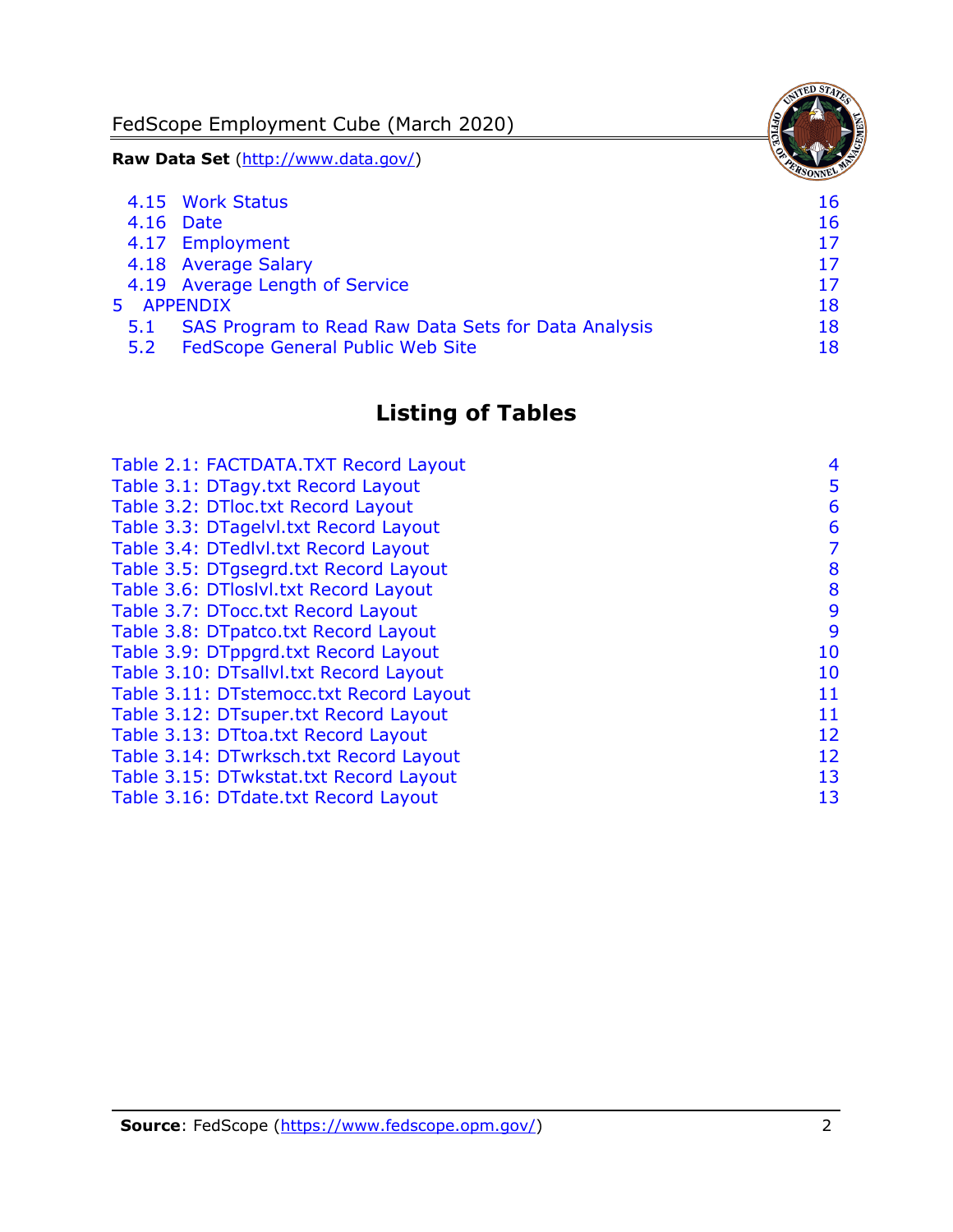

## <span id="page-3-0"></span>**1 OVERVIEW**

#### <span id="page-3-1"></span>*1.1 Purpose*

The purpose of this raw data set is to increase public access to high value, machine readable datasets generated by the U.S. Office of Personnel Management. The FedScope Employment Cube data sets are available via [Data.gov.](http://www.data.gov/)

## <span id="page-3-2"></span>*1.2 Scope*

The scope of this raw data set includes data elements used in the creation of the FedScope Employment Cube [\(https://www.fedscope.opm.gov/\)](https://www.fedscope.opm.gov/). **NOTE**: Starting in FY 2010, the OPM Statistical Data Mart (SDM) is the source for all FedScope data. The SDM is processed data from the Enterprise Human Resources Integration (EHRI) data warehouse. Data is processed on a quarterly basis (i.e. March, June, September and December).

## <span id="page-3-3"></span>**2 RAW DATA SET FILE**

## <span id="page-3-4"></span>*2.1 FACTDATA*

This "**delimited**" (comma separated value (**CSV**)) raw data set provides employee population data as of March 2020. Each column value is separated by a "**comma**" from the next column's value and each row starts a new record. Each record contains 20 data elements. The record layout for FACTDATA.TXT is depicted in [Table 2.1](#page-4-0) below: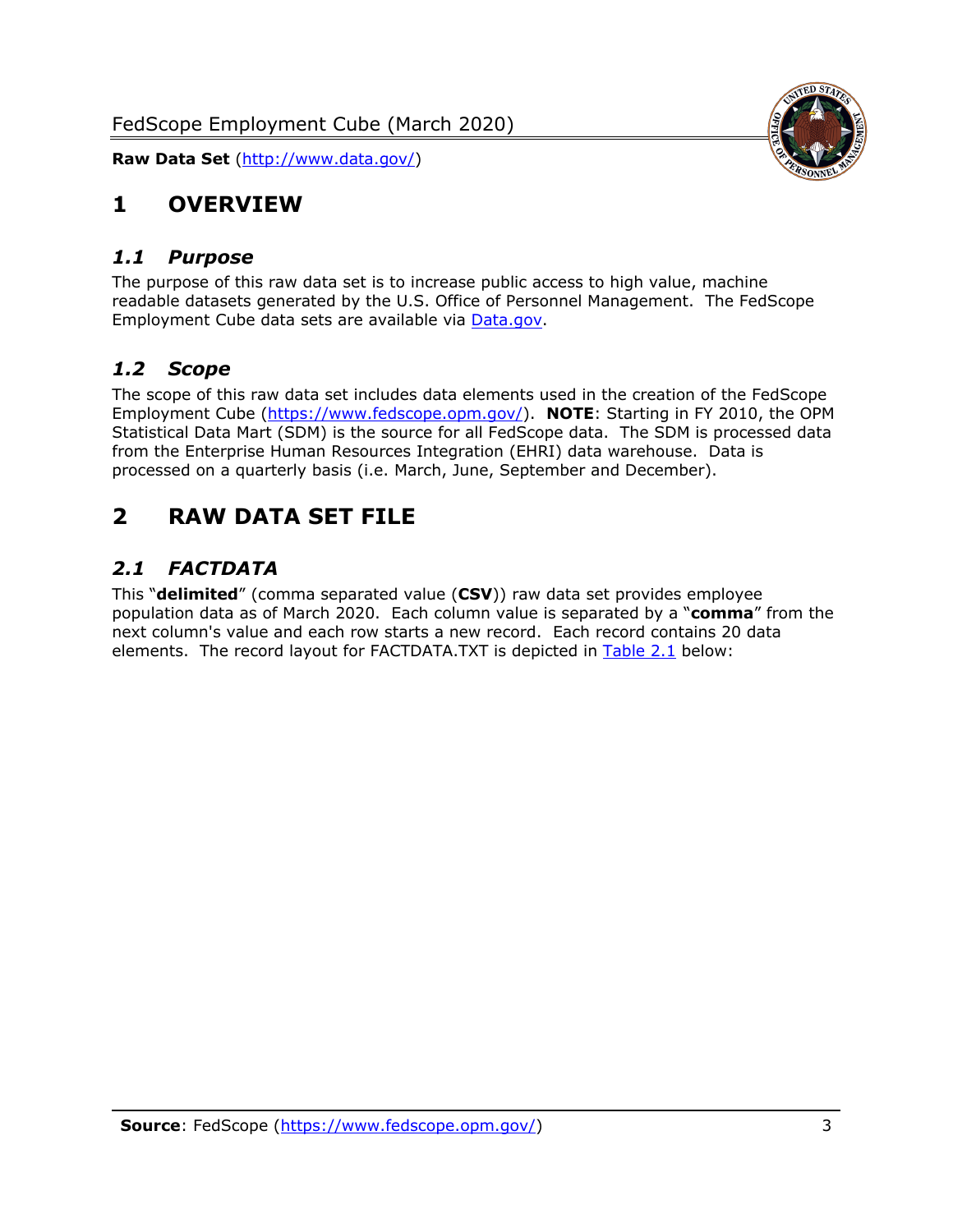<span id="page-4-0"></span>

**NOTE**: If importing this table (data set) into Excel, change the "column data format" for columns 1-17 from "General" to "Text". Columns 18-20 can be imported as "General" data format. In Excel, the "General" data format converts numeric values to numbers. Columns 1-17 are TEXT fields; Columns 18-20 are NUMERIC fields.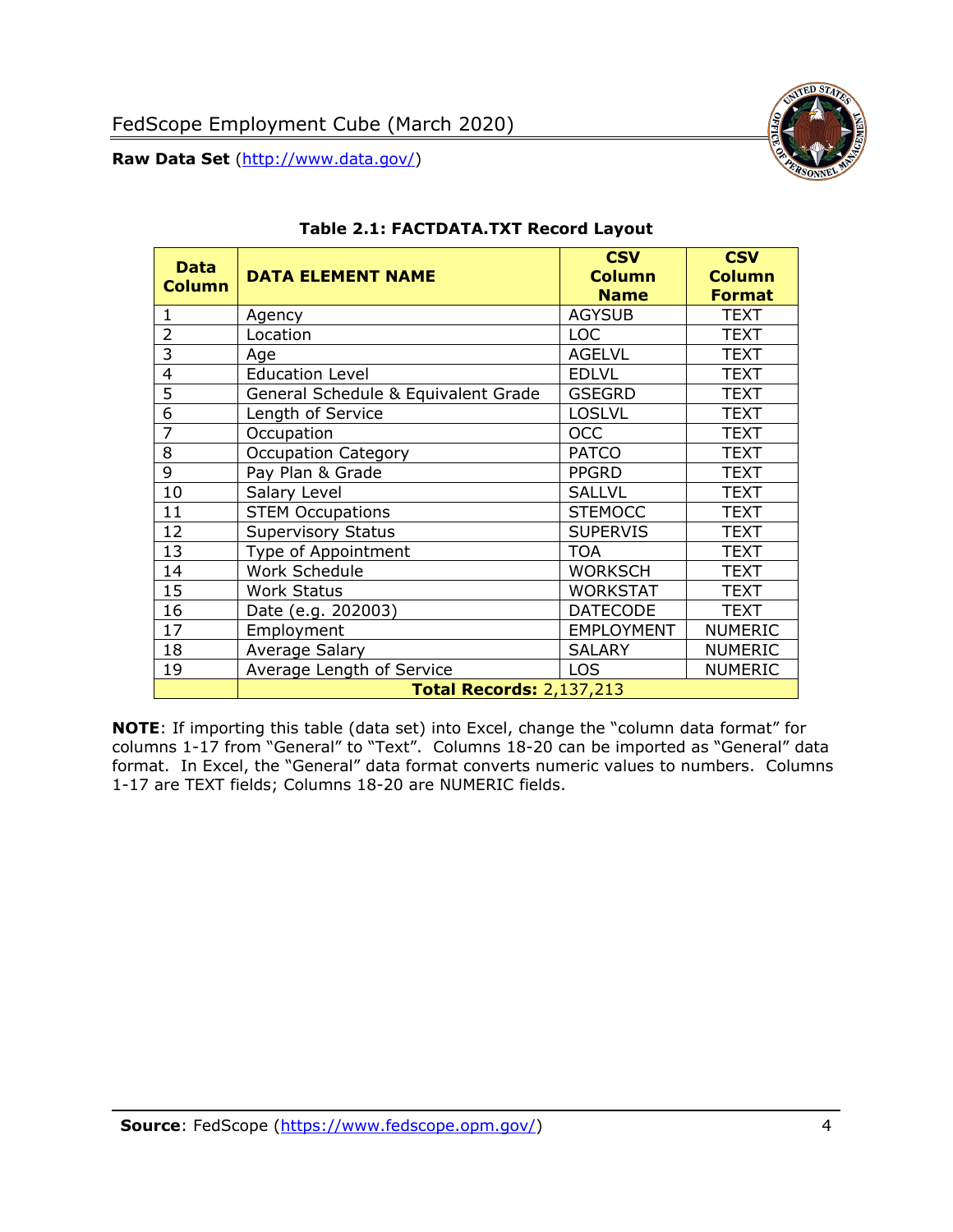

# <span id="page-5-0"></span>**3 DIMENSION TRANSLATIONS FILES**

## <span id="page-5-1"></span>*3.1 Agency*

This "**delimited**" (comma separated value (**CSV**)) data file provides translations for the agency data element contained in the employee population data file (FACTDATA.TXT). See [Table 2.1.](#page-4-0) Each column value is separated by a "**comma**" from the next column's value and each row starts a new record. Each record contains 6 data elements. The record layout for DTagy.txt is depicted in **[Table 3.1](#page-5-2)** below:

<span id="page-5-2"></span>

| <b>Data</b><br><b>Column</b> | <b>DATA ELEMENT NAME</b>       | <b>CSV</b><br><b>Column</b><br><b>Name</b> | <b>CSV</b><br><b>Column</b><br><b>Format</b> |  |
|------------------------------|--------------------------------|--------------------------------------------|----------------------------------------------|--|
|                              | Agency Type                    | <b>AGYTYP</b>                              | <b>TEXT</b>                                  |  |
| $\mathcal{P}$                | <b>Agency Type Translation</b> | <b>AGYTYPT</b>                             | <b>TEXT</b>                                  |  |
| 3                            | Agency                         | AGY                                        | <b>TEXT</b>                                  |  |
|                              | <b>Agency Translation</b>      | <b>AGYT</b>                                | <b>TEXT</b>                                  |  |
|                              | Agency Sub element             | <b>AGYSUB</b>                              | <b>TEXT</b>                                  |  |
| 6                            | Agency Sub element Translation | <b>AGYSUBT</b>                             | <b>TEXT</b>                                  |  |
|                              | <b>Total Records: 533</b>      |                                            |                                              |  |

#### **Table 3.1: DTagy.txt Record Layout**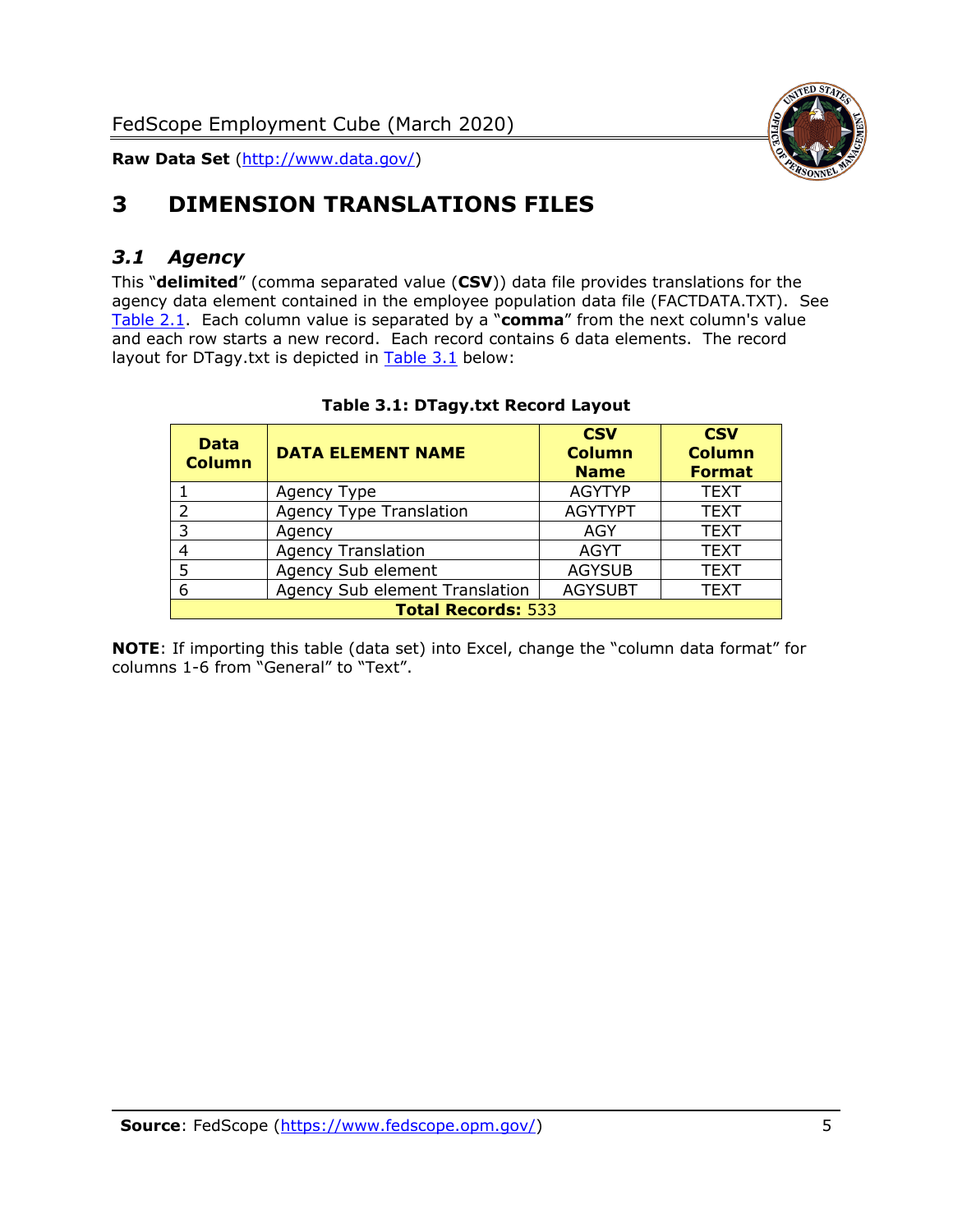## <span id="page-6-0"></span>*3.2 Location*

This "**delimited**" (comma separated value (**CSV**)) data file provides translations for the location data element contained in the employee population data file (FACTDATA.TXT). See [Table 2.1.](#page-4-0) Each column value is separated by a "**comma**" from the next column's value and each row starts a new record. Each record contains 4 data elements. The record layout for DTloc.txt is depicted in [Table 3.2](#page-6-2) below:

<span id="page-6-2"></span>

| <b>Data</b><br><b>Column</b> | <b>DATA ELEMENT NAME</b>         | <b>CSV</b><br><b>Column</b><br><b>Name</b> | <b>CSV</b><br><b>Column</b><br><b>Format</b> |  |
|------------------------------|----------------------------------|--------------------------------------------|----------------------------------------------|--|
|                              | Location Type                    | <b>LOCTYP</b>                              | <b>TEXT</b>                                  |  |
|                              | Location Type Translation        | <b>LOCTYPT</b>                             | <b>TEXT</b>                                  |  |
|                              | State/Country                    | <b>LOC</b>                                 | <b>TEXT</b>                                  |  |
|                              | <b>State/Country Translation</b> | LOCT                                       | <b>TEXT</b>                                  |  |
| <b>Total Records: 225</b>    |                                  |                                            |                                              |  |

**Table 3.2: DTloc.txt Record Layout**

**NOTE**: If importing this table (data set) into Excel, change the "column data format" for columns 1-4 from "General" to "Text".

## <span id="page-6-1"></span>*3.3 Age*

This "**delimited**" (comma separated value (**CSV**)) data file provides translations for the age data element contained in the employee population data file (FACTDATA.TXT). See Table [2.1.](#page-4-0) Each column value is separated by a "**comma**" from the next column's value and each row starts a new record. Each record contains 2 data elements. The record layout for DTagelvl.txt is depicted in [Table 3.3](#page-6-3) below:

<span id="page-6-3"></span>

| <b>Data</b><br><b>Column</b> | <b>DATA ELEMENT NAME</b> | <b>CSV</b><br><b>Column</b><br><b>Name</b> | <b>CSV</b><br><b>Column</b><br><b>Format</b> |  |
|------------------------------|--------------------------|--------------------------------------------|----------------------------------------------|--|
|                              | Age                      | AGELVL                                     | TFXT                                         |  |
|                              | Age Translation          | <b>AGELVLT</b>                             | TFXT                                         |  |
| <b>Total Records: 12</b>     |                          |                                            |                                              |  |

#### **Table 3.3: DTagelvl.txt Record Layout**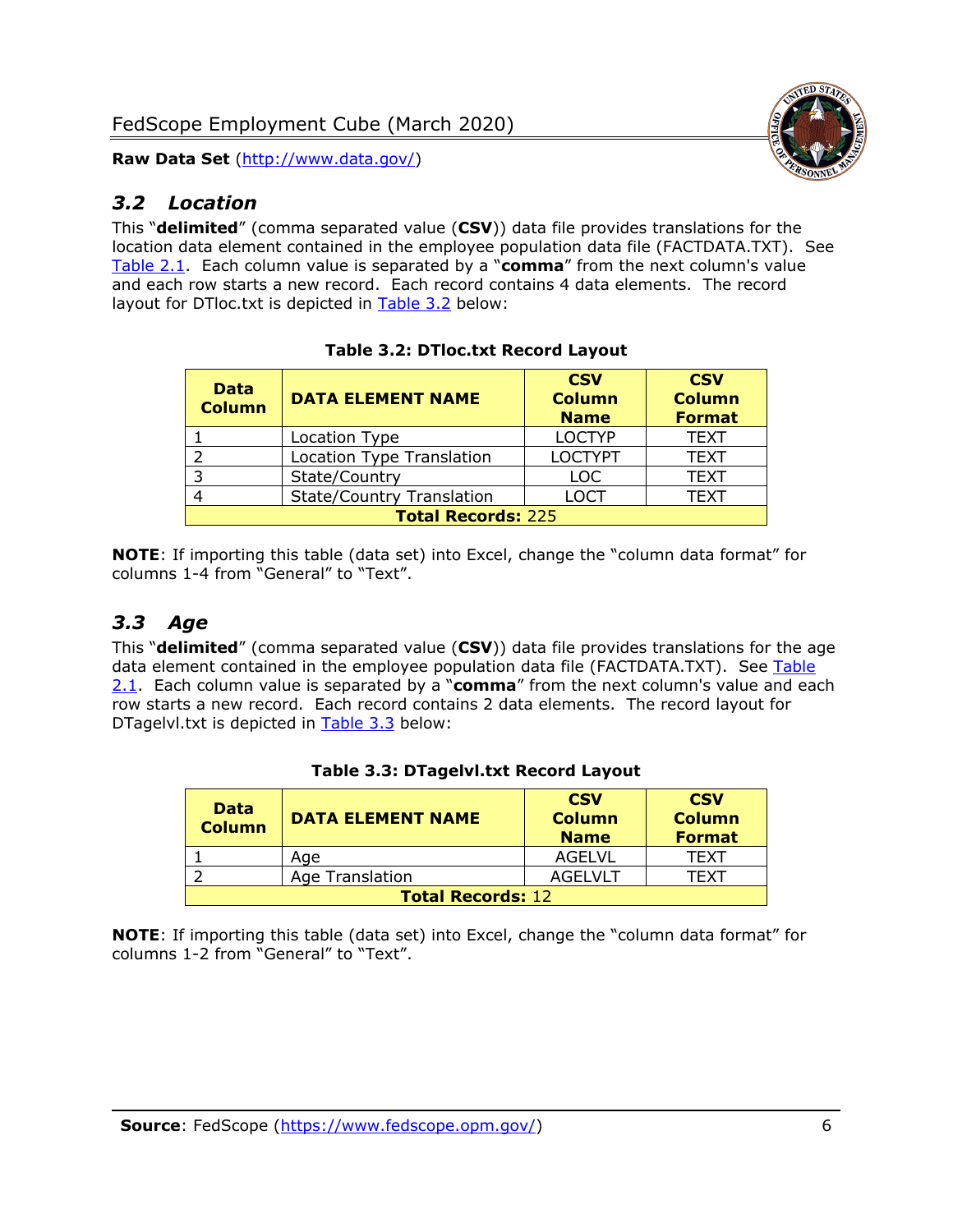

## <span id="page-7-0"></span>*3.4 Education Level*

This "**delimited**" (comma separated value (**CSV**)) data file provides translations for the education level data element contained in the employee population data file (FACTDATA.TXT). See [Table 2.1.](#page-4-0) Each column value is separated by a "**comma**" from the next column's value and each row starts a new record. Each record contains 4 data elements. The record layout for DTedlvl.txt is depicted in [Table 3.4](#page-7-1) below:

<span id="page-7-1"></span>

| <b>Data</b><br><b>Column</b> | <b>DATA ELEMENT NAME</b>                | <b>CSV</b><br><b>Column</b><br><b>Name</b> | <b>CSV</b><br><b>Column</b><br><b>Format</b> |  |
|------------------------------|-----------------------------------------|--------------------------------------------|----------------------------------------------|--|
|                              | <b>Education Level Type</b>             | <b>EDLVLTYP</b>                            | <b>TEXT</b>                                  |  |
| っ                            | <b>Education Level Type Translation</b> | <b>EDLVLTYPT</b>                           | <b>TEXT</b>                                  |  |
| 3                            | <b>Education Level</b>                  | <b>EDLVL</b>                               | <b>TEXT</b>                                  |  |
|                              | <b>Education Level Translation</b>      | <b>EDLVLT</b>                              | <b>TEXT</b>                                  |  |
| <b>Total Records: 24</b>     |                                         |                                            |                                              |  |

#### **Table 3.4: DTedlvl.txt Record Layout**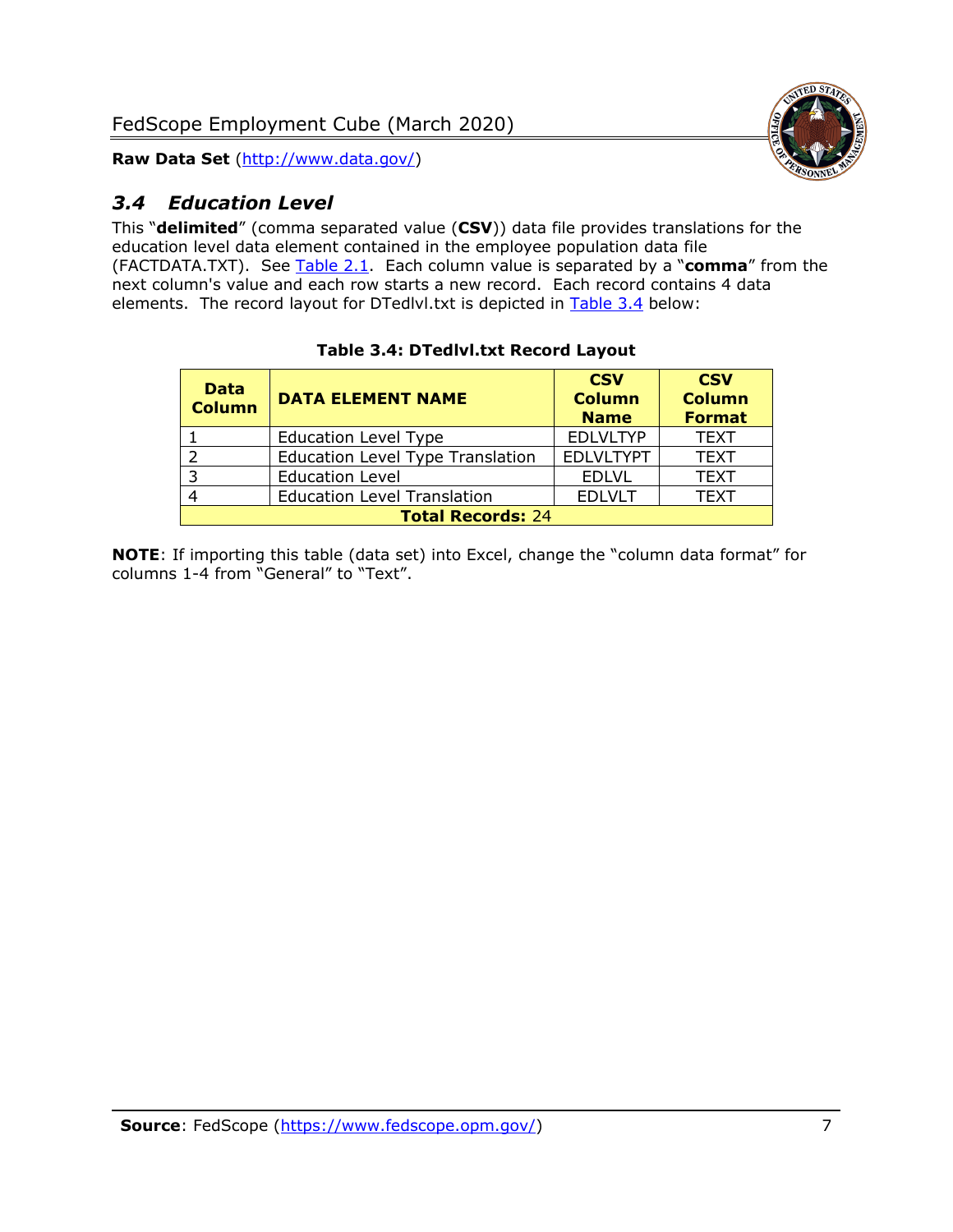

## <span id="page-8-0"></span>*3.5 General Schedule & Equivalent Grade*

This "**delimited**" (comma separated value (**CSV**)) data file provides translations for the general schedule & equivalent grade data element contained in the employee population data file (FACTDATA.TXT). See [Table 2.1.](#page-4-0) Each column value is separated by a "**comma**" from the next column's value and each row starts a new record. Each record contains 1 data element. The record layout for DTgsegrd.txt is depicted in [Table 3.5](#page-8-2) below:

#### **Table 3.5: DTgsegrd.txt Record Layout**

<span id="page-8-2"></span>

| <b>Data</b><br><b>Column</b> | <b>DATA ELEMENT NAME</b>            | <b>CSV</b><br><b>Column</b><br><b>Name</b> | <b>CSV</b><br><b>Column</b><br><b>Format</b> |  |  |
|------------------------------|-------------------------------------|--------------------------------------------|----------------------------------------------|--|--|
|                              | General Schedule & Equivalent Grade | GSEGRD                                     | TFXT                                         |  |  |
|                              | <b>Total Records: 17</b>            |                                            |                                              |  |  |

**NOTE**: If importing this table (data set) into Excel, change the "column data format" for column 1-from "General" to "Text".

## <span id="page-8-1"></span>*3.6 Length of Service*

This "**delimited**" (comma separated value (**CSV**)) data file provides translations for the length of service data element contained in the employee population data file (FACTDATA.TXT). See [Table 2.1.](#page-4-0) Each column value is separated by a "**comma**" from the next column's value and each row starts a new record. Each record contains 2 data elements. The record layout for DTloslvl.txt is depicted in [Table 3.6](#page-8-3) below:

#### **Table 3.6: DTloslvl.txt Record Layout**

<span id="page-8-3"></span>

| <b>Data</b><br><b>Column</b> | <b>DATA ELEMENT NAME</b>      | <b>CSV</b><br><b>Column</b><br><b>Name</b> | <b>CSV</b><br><b>Column</b><br><b>Format</b> |  |
|------------------------------|-------------------------------|--------------------------------------------|----------------------------------------------|--|
|                              | Length of Service             | <b>LOSLVL</b>                              | TFXT                                         |  |
|                              | Length of Service Translation | <b>LOSLVLT</b>                             | TFXT                                         |  |
| <b>Total Records: 11</b>     |                               |                                            |                                              |  |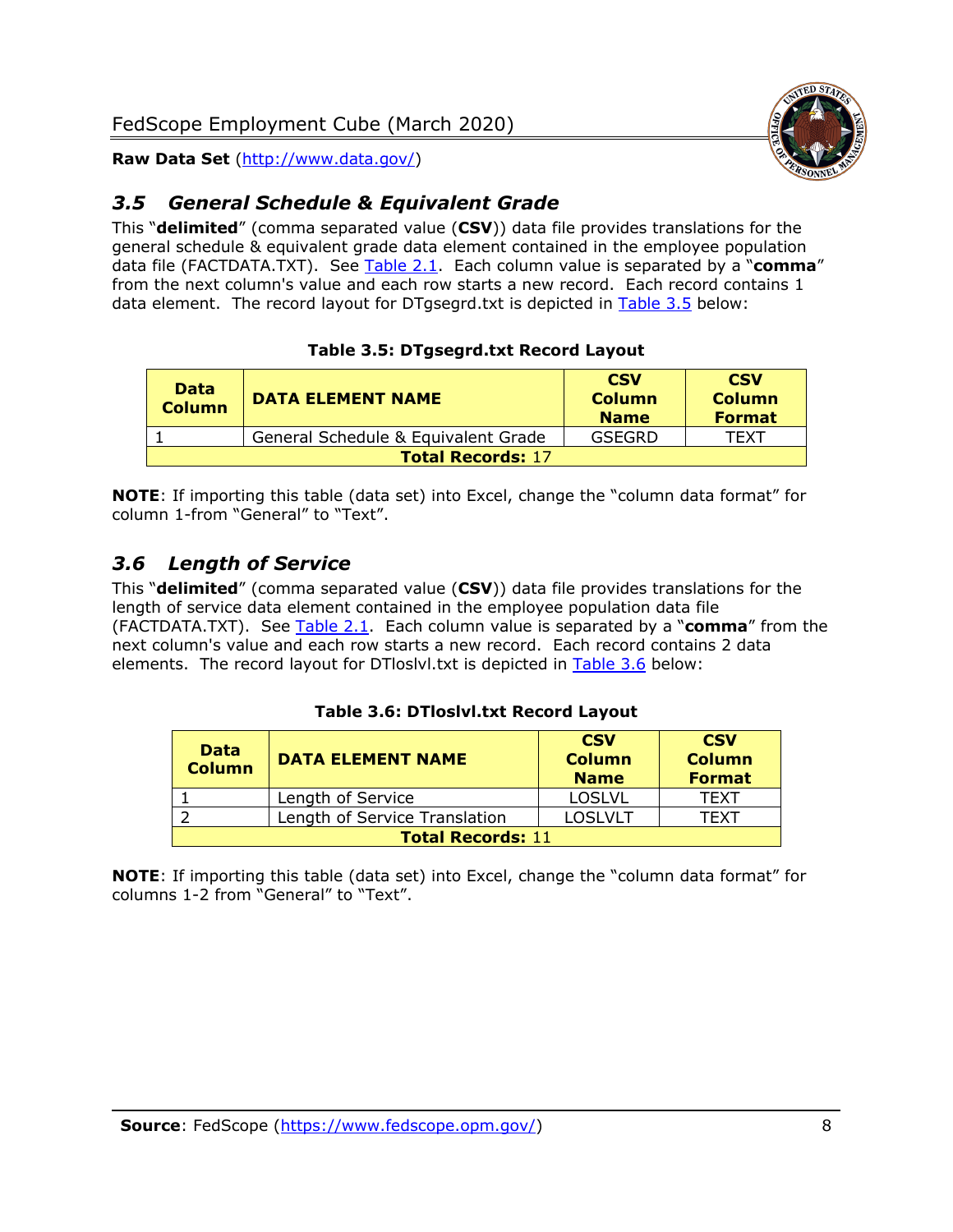## <span id="page-9-0"></span>*3.7 Occupation*

This "**delimited**" (comma separated value (**CSV**)) data file provides translations for the occupation data element contained in the employee population data file (FACTDATA.TXT). See [Table 2.1.](#page-4-0) Each column value is separated by a "**comma**" from the next column's value and each row starts a new record. Each record contains 6 data elements. The record layout for DTocc.txt is depicted in [Table 3.7](#page-9-2) below:

<span id="page-9-2"></span>

| <b>Data</b><br><b>Column</b> | <b>DATA ELEMENT NAME</b>             | <b>CSV</b><br><b>Column</b><br><b>Name</b> | <b>CSV</b><br><b>Column</b><br><b>Format</b> |
|------------------------------|--------------------------------------|--------------------------------------------|----------------------------------------------|
|                              | Occupation Type                      | <b>OCCTYP</b>                              | <b>TEXT</b>                                  |
| $\overline{2}$               | <b>Occupation Type Translation</b>   | <b>OCCTYPT</b>                             | <b>TEXT</b>                                  |
| 3                            | <b>Occupation Family</b>             | <b>OCCFAM</b>                              | <b>TEXT</b>                                  |
| 4                            | <b>Occupation Family Translation</b> | <b>OCCFAMT</b>                             | <b>TEXT</b>                                  |
| 5                            | Occupation                           | <b>OCC</b>                                 | <b>TEXT</b>                                  |
| 6                            | <b>Occupation Translation</b>        | <b>OCCT</b>                                | <b>TEXT</b>                                  |
|                              | <b>Total Records: 671</b>            |                                            |                                              |

| <b>Table 3.7: DTocc.txt Record Layout</b> |  |
|-------------------------------------------|--|
|-------------------------------------------|--|

**NOTE**: If importing this table (data set) into Excel, change the "column data format" for columns 1-6 from "General" to "Text".

## <span id="page-9-1"></span>*3.8 Occupation Category*

This "**delimited**" (comma separated value (**CSV**)) data file provides translations for the occupation category data element contained in the employee population data file (FACTDATA.TXT). See [Table 2.1.](#page-4-0) Each column value is separated by a "**comma**" from the next column's value and each row starts a new record. Each record contains 2 data elements. The record layout for DTpatco.txt is depicted in [Table 3.8](#page-9-3) below:

<span id="page-9-3"></span>

| <b>Data</b><br><b>Column</b> | <b>DATA ELEMENT NAME</b>               | <b>CSV</b><br><b>Column</b><br><b>Name</b> | <b>CSV</b><br><b>Column</b><br><b>Format</b> |
|------------------------------|----------------------------------------|--------------------------------------------|----------------------------------------------|
|                              | <b>Occupation Category</b>             | <b>PATCO</b>                               | <b>TEXT</b>                                  |
|                              | <b>Occupation Category Translation</b> | <b>PATCOT</b>                              | <b>TFXT</b>                                  |
| <b>Total Records: 7</b>      |                                        |                                            |                                              |

#### **Table 3.8: DTpatco.txt Record Layout**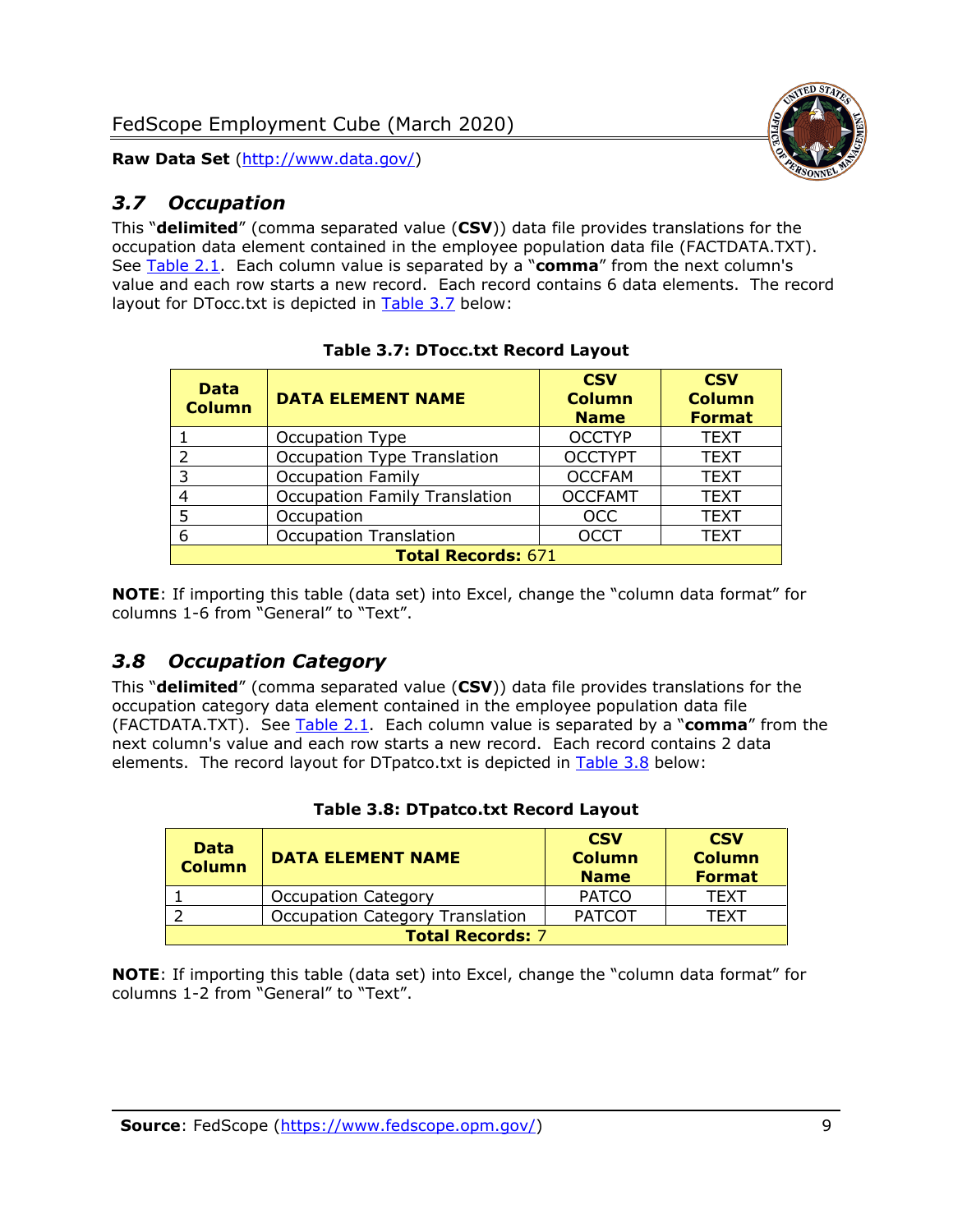

## <span id="page-10-0"></span>*3.9 Pay Plan & Grade*

This "**delimited**" (comma separated value (**CSV**)) data file provides translations for the pay plan & grade data element contained in the employee population data file (FACTDATA.TXT). See [Table 2.1.](#page-4-0) Each column value is separated by a "**comma**" from the next column's value and each row starts a new record. Each record contains 7 data elements. The record layout for DTppgrd.txt is depicted in [Table 3.9](#page-10-2) below:

<span id="page-10-2"></span>

| <b>Data</b><br><b>Column</b> | <b>DATA ELEMENT NAME</b>   | <b>CSV</b><br><b>Column</b><br><b>Name</b> | <b>CSV</b><br><b>Column</b><br><b>Format</b> |  |
|------------------------------|----------------------------|--------------------------------------------|----------------------------------------------|--|
|                              | Pay Plan Type              | <b>PPTYP</b>                               | <b>TEXT</b>                                  |  |
| 2                            | Pay Plan Type Translation  | <b>PPTYPT</b>                              | <b>TEXT</b>                                  |  |
| 3                            | Pay Plan Group             | <b>PPGROUP</b>                             | <b>TEXT</b>                                  |  |
| 4                            | Pay Plan Group Translation | <b>PPGROUPT</b>                            | <b>TEXT</b>                                  |  |
| 5                            | Pay Plan                   | <b>PAYPLAN</b>                             | <b>TEXT</b>                                  |  |
| 6                            | Pay Plan Translation       | <b>PAYPLANT</b>                            | <b>TEXT</b>                                  |  |
| $\overline{ }$               | Pay Plan & Grade           | <b>PPGRD</b>                               | <b>TEXT</b>                                  |  |
| <b>Total Records: 1,020</b>  |                            |                                            |                                              |  |

**Table 3.9: DTppgrd.txt Record Layout**

**NOTE**: If importing this table (data set) into Excel, change the "column data format" for columns 1-7 from "General" to "Text".

## <span id="page-10-1"></span>*3.10 Salary Level*

This "**delimited**" (comma separated value (**CSV**)) data file provides translations for the salary level data element contained in the employee population data file (FACTDATA.TXT). See [Table 2.1.](#page-4-0) Each column value is separated by a "**comma**" from the next column's value and each row starts a new record. Each record contains 2 data elements. The record layout for DTsallvl.txt is depicted in [Table 3.10](#page-10-3) below:

<span id="page-10-3"></span>

| <b>Data</b><br><b>Column</b> | <b>CSV</b><br><b>CSV</b><br><b>DATA ELEMENT NAME</b><br><b>Column</b><br><b>Column</b><br><b>Name</b><br><b>Format</b> |                |      |  |  |  |
|------------------------------|------------------------------------------------------------------------------------------------------------------------|----------------|------|--|--|--|
|                              | <b>SALLVL</b><br>Salary Level<br>TFXT                                                                                  |                |      |  |  |  |
|                              | <b>Salary Level Translation</b>                                                                                        | <b>SALLVLT</b> | TFXT |  |  |  |
| <b>Total Records: 26</b>     |                                                                                                                        |                |      |  |  |  |

|  |  | Table 3.10: DTsallvl.txt Record Layout |  |  |
|--|--|----------------------------------------|--|--|
|--|--|----------------------------------------|--|--|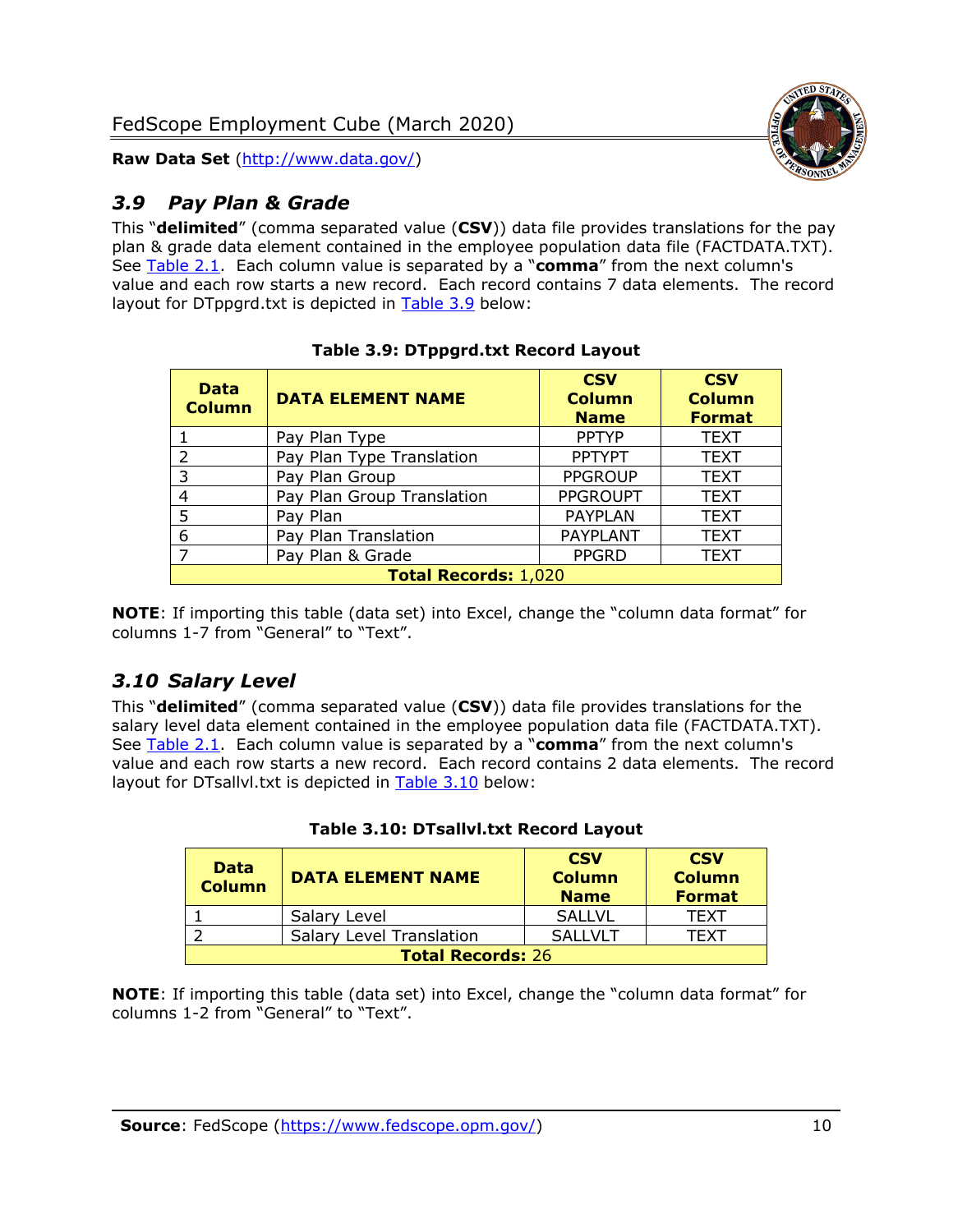

## <span id="page-11-0"></span>*3.11 STEM Occupations*

This "**delimited**" (comma separated value (**CSV**)) data file provides translations for the STEM occupations data element contained in the employee population data file (FACTDATA.TXT). See [Table 2.1.](#page-4-0) Each column value is separated by a "**comma**" from the next column's value and each row starts a new record. Each record contains 6 data elements. The record layout for DTstemocc.txt is depicted in [Table 3.11](#page-11-2) below:

<span id="page-11-2"></span>

| <b>Data</b><br><b>Column</b> | <b>DATA ELEMENT NAME</b>                     | <b>CSV</b><br><b>Column</b><br><b>Name</b> | <b>CSV</b><br><b>Column</b><br><b>Format</b> |  |  |
|------------------------------|----------------------------------------------|--------------------------------------------|----------------------------------------------|--|--|
|                              | <b>STEM Occupation Aggregate</b>             | <b>STEMAGG</b>                             | <b>TEXT</b>                                  |  |  |
| $\mathcal{P}$                | <b>STEM Occupation Aggregate Translation</b> | <b>STEMAGGT</b>                            | <b>TEXT</b>                                  |  |  |
| 3                            | <b>STEM Occupation Type</b>                  | <b>STEMTYP</b>                             | <b>TEXT</b>                                  |  |  |
| 4                            | <b>STEM Occupation Type Translation</b>      | <b>STEMTYPT</b>                            | <b>TEXT</b>                                  |  |  |
| 5                            | <b>STEM Occupation</b>                       | <b>STEMOCC</b>                             | <b>TEXT</b>                                  |  |  |
| 6                            | <b>STEM Occupation Translation</b>           | <b>STEMOCCT</b>                            | <b>TEXT</b>                                  |  |  |
|                              | <b>Total Records: 118</b>                    |                                            |                                              |  |  |

**Table 3.11: DTstemocc.txt Record Layout**

**NOTE**: If importing this table (data set) into Excel, change the "column data format" for columns 1-6 from "General" to "Text".

## <span id="page-11-1"></span>*3.12 Supervisory Status*

This "**delimited**" (comma separated value (**CSV**)) data file provides translations for the supervisory status data element contained in the employee population data file (FACTDATA.TXT). See [Table 2.1.](#page-4-0) Each column value is separated by a "**comma**" from the next column's value and each row starts a new record. Each record contains 4 data elements. The record layout for DTsuper.txt is depicted in [Table 3.12](#page-11-3) below:

<span id="page-11-3"></span>

| <b>Data</b><br><b>Column</b> | <b>DATA ELEMENT NAME</b>              | <b>CSV</b><br><b>Column</b><br><b>Name</b> | <b>CSV</b><br><b>Column</b><br><b>Format</b> |  |
|------------------------------|---------------------------------------|--------------------------------------------|----------------------------------------------|--|
|                              | Supervisory Status Type               | <b>SUPERTYP</b>                            | <b>TEXT</b>                                  |  |
|                              | Supervisory Status Type Translation   | <b>SUPERTYPT</b>                           | <b>TEXT</b>                                  |  |
|                              | <b>Supervisory Status</b>             | <b>SUPERVIS</b>                            | <b>TEXT</b>                                  |  |
|                              | <b>Supervisory Status Translation</b> | <b>SUPERVIST</b>                           | <b>TEXT</b>                                  |  |
| <b>Total Records: 7</b>      |                                       |                                            |                                              |  |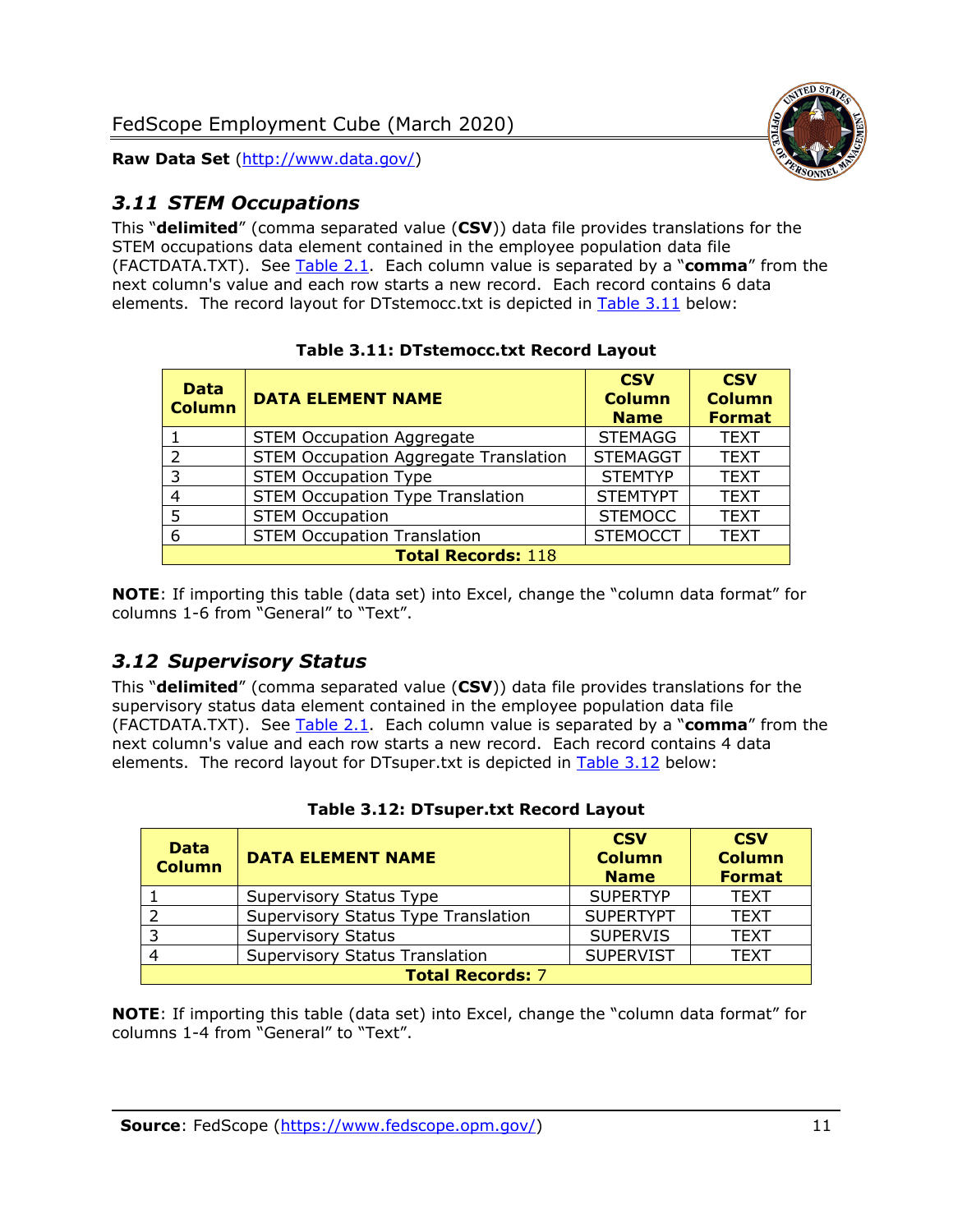

## <span id="page-12-0"></span>*3.13 Type of Appointment*

This "**delimited**" (comma separated value (**CSV**)) data file provides translations for the type of appointment data element contained in the employee population data file (FACTDATA.TXT). See [Table 2.1.](#page-4-0) Each column value is separated by a "**comma**" from the next column's value and each row starts a new record. Each record contains 4 data elements. The record layout for DTtoa.txt is depicted in [Table 3.13](#page-12-2) below:

<span id="page-12-2"></span>

| <b>Data</b><br><b>Column</b> | <b>DATA ELEMENT NAME</b>             | <b>CSV</b><br><b>Column</b><br><b>Name</b> | <b>CSV</b><br><b>Column</b><br><b>Format</b> |  |
|------------------------------|--------------------------------------|--------------------------------------------|----------------------------------------------|--|
|                              | Type of Appointment Type             | <b>TOATYP</b>                              | <b>TEXT</b>                                  |  |
|                              | Type of Appointment Type Translation | <b>TOATYPT</b>                             | <b>TEXT</b>                                  |  |
| 3                            | Type of Appointment                  | <b>TOA</b>                                 | <b>TEXT</b>                                  |  |
| 4                            | Type of Appointment Translation      | <b>TOAT</b>                                | <b>TEXT</b>                                  |  |
| <b>Total Records: 21</b>     |                                      |                                            |                                              |  |

|  |  |  | Table 3.13: DTtoa.txt Record Layout |  |  |
|--|--|--|-------------------------------------|--|--|
|--|--|--|-------------------------------------|--|--|

**NOTE**: If importing this table (data set) into Excel, change the "column data format" for columns 1-4 from "General" to "Text".

## <span id="page-12-1"></span>*3.14 Work Schedule*

This "**delimited**" (comma separated value (**CSV**)) data file provides translations for the work schedule data element contained in the employee population data file (FACTDATA.TXT). See [Table 2.1.](#page-4-0) Each column value is separated by a "**comma**" from the next column's value and each row starts a new record. Each record contains 4 data elements. The record layout for DTwrksch.txt is depicted in [Table 3.14](#page-12-3) below:

<span id="page-12-3"></span>

| <b>Data</b><br><b>Column</b> | <b>DATA ELEMENT NAME</b>         | <b>CSV</b><br><b>Column</b><br><b>Name</b> | <b>CSV</b><br><b>Column</b><br><b>Format</b> |  |
|------------------------------|----------------------------------|--------------------------------------------|----------------------------------------------|--|
|                              | Work Schedule Type               | <b>WSTYP</b>                               | <b>TEXT</b>                                  |  |
|                              | Work Schedule Type Translation   | <b>WSTYPT</b>                              | <b>TEXT</b>                                  |  |
| -3                           | Work Schedule                    | <b>WORKSCH</b>                             | <b>TEXT</b>                                  |  |
|                              | <b>Work Schedule Translation</b> | <b>WORKSCHT</b>                            | <b>TEXT</b>                                  |  |
| <b>Total Records: 12</b>     |                                  |                                            |                                              |  |

#### **Table 3.14: DTwrksch.txt Record Layout**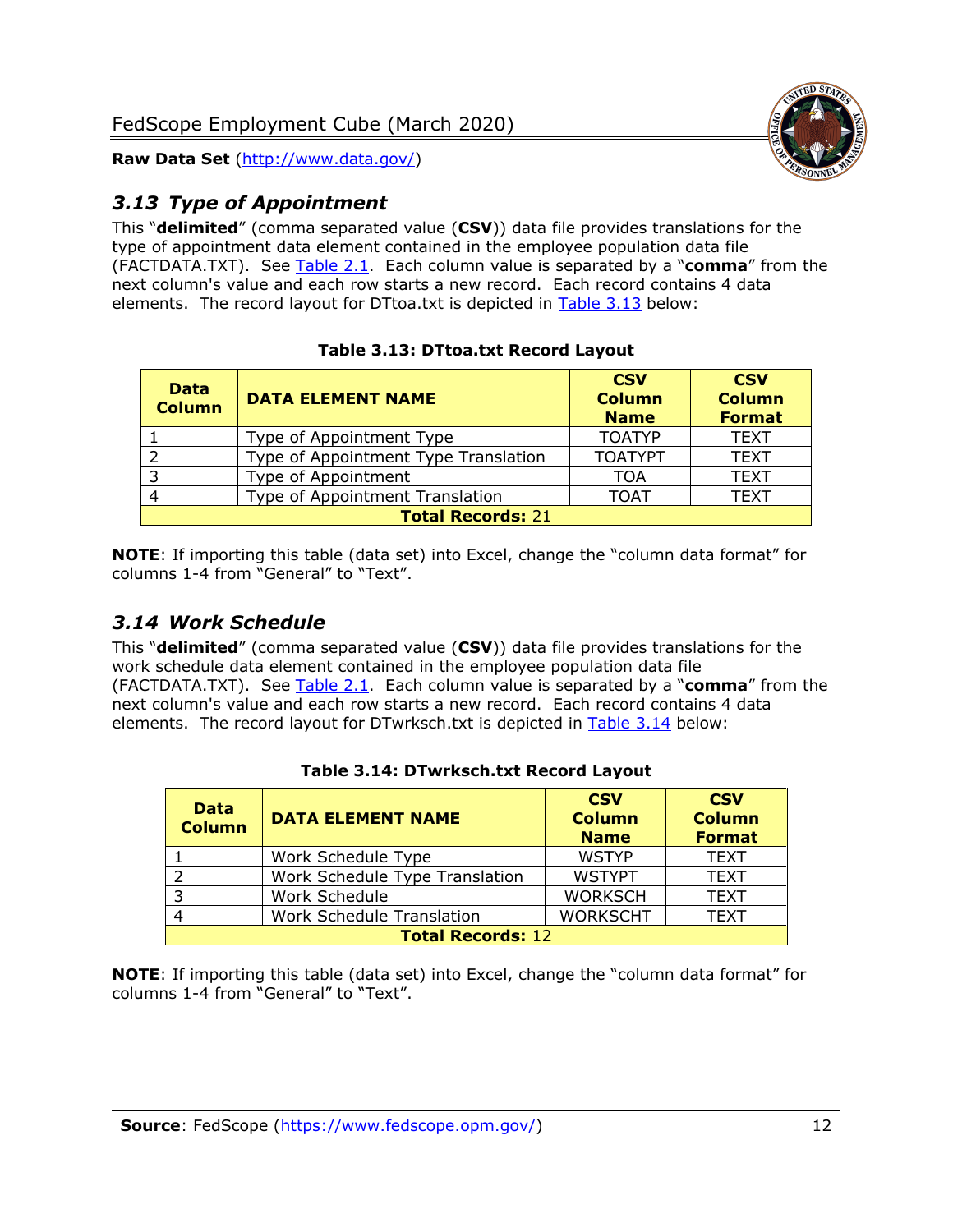<span id="page-13-0"></span>

This "**delimited**" (comma separated value (**CSV**)) data file provides translations for the work status data element contained in the employee population data file (FACTDATA.TXT). See [Table 2.1.](#page-4-0) Each column value is separated by a "**comma**" from the next column's value and each row starts a new record. Each record contains 2 data elements. The record layout for DTwkstat.txt is depicted in [Table 3.15](#page-13-2) below:

<span id="page-13-2"></span>

| <b>CSV</b><br><b>CSV</b><br><b>Data</b><br><b>Column</b><br><b>Column</b><br><b>DATA ELEMENT NAME</b><br><b>Column</b><br><b>Name</b><br><b>Format</b> |                                                      |  |  |  |  |  |
|--------------------------------------------------------------------------------------------------------------------------------------------------------|------------------------------------------------------|--|--|--|--|--|
|                                                                                                                                                        | <b>WORKSTAT</b><br><b>Work Status</b><br><b>TFXT</b> |  |  |  |  |  |
| <b>WORKSTATT</b><br><b>Work Status Translation</b><br>TFXT                                                                                             |                                                      |  |  |  |  |  |
| <b>Total Records: 2</b>                                                                                                                                |                                                      |  |  |  |  |  |

**Table 3.15: DTwkstat.txt Record Layout**

**NOTE**: If importing this table (data set) into Excel, change the "column data format" for columns 1-2 from "General" to "Text".

## <span id="page-13-1"></span>*3.16 Date*

This "**delimited**" (comma separated value (**CSV**)) data file provides translations for the status file month date data element contained in the employee population data file (FACTDATA.TXT). See [Table 2.1.](#page-4-0) Each column value is separated by a "**comma**" from the next column's value and each row starts a new record. Each record contains 2 data elements. The record layout for DTdate.txt is depicted in [Table 3.16](#page-13-3) below:

<span id="page-13-3"></span>

| <b>CSV</b><br><b>CSV</b><br><b>Data</b><br><b>Column</b><br><b>Column</b><br><b>DATA ELEMENT NAME</b><br><b>Column</b><br><b>Name</b><br><b>Format</b> |                                             |                  |      |  |  |
|--------------------------------------------------------------------------------------------------------------------------------------------------------|---------------------------------------------|------------------|------|--|--|
|                                                                                                                                                        | <b>DATECODE</b><br><b>TFXT</b><br>File Date |                  |      |  |  |
|                                                                                                                                                        | <b>File Date Translation</b>                | <b>DATECODET</b> | TFXT |  |  |
| <b>Total Records: 1</b>                                                                                                                                |                                             |                  |      |  |  |

**Table 3.16: DTdate.txt Record Layout**

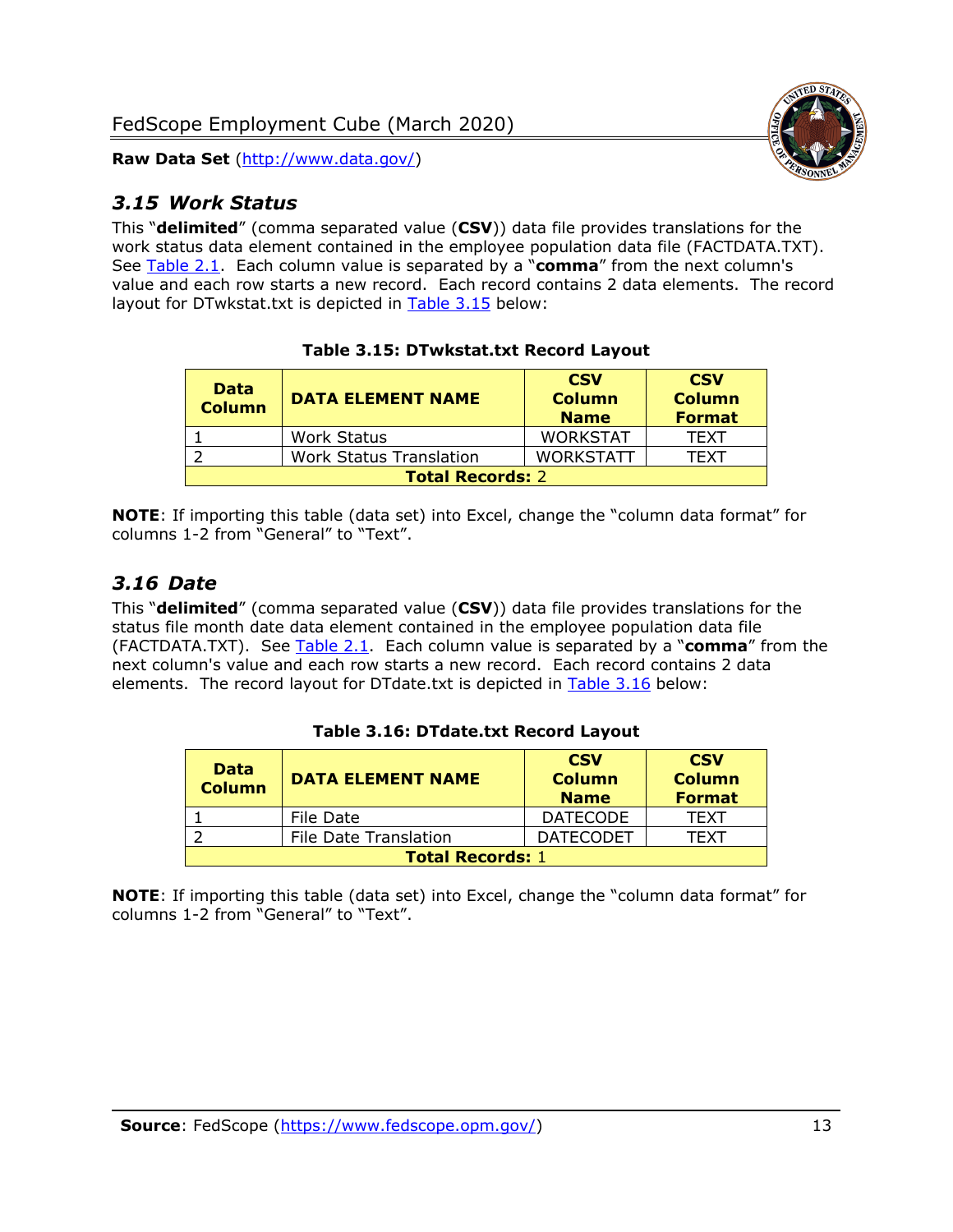## <span id="page-14-0"></span>*3.17 Employment*

There is no translation file for this data element. Every record in the employee population data file (FACTDATA.TXT) contains a value of "1" for this field. See Chapter  $4.17$  for definition of [Employment.](#page-17-0)

## <span id="page-14-1"></span>*3.18 Average Salary*

There is no translation file for this data element. See Chapter  $4.18$  for definition of Average [Salary](#page-17-1) [Average Salary.](#page-17-1)

## <span id="page-14-2"></span>*3.19 Average Length of Service*

There is no translation file for this data element. See Chapter  $4.19$  for definition of Average [Length of Service](#page-17-2)

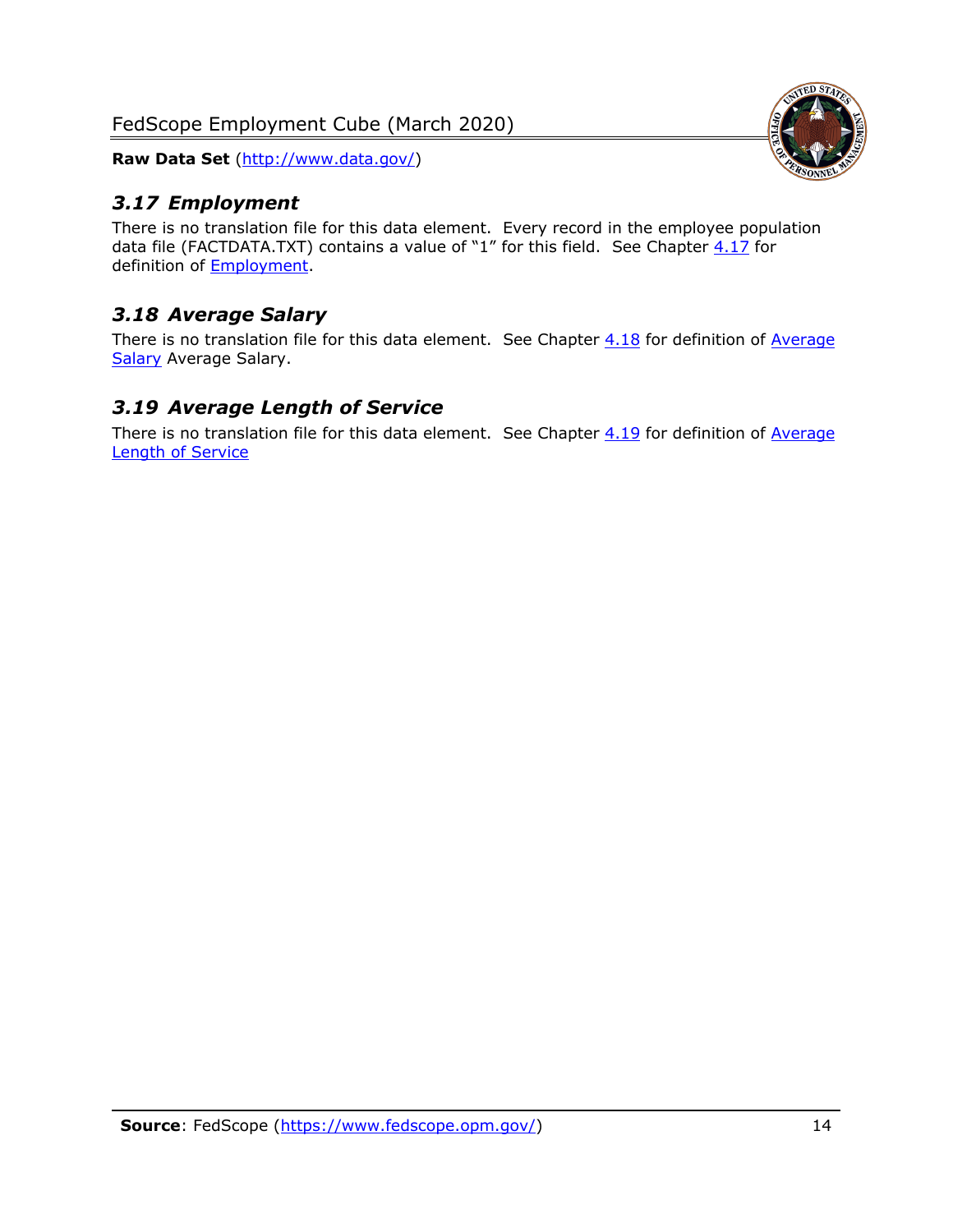<span id="page-15-0"></span>

## <span id="page-15-1"></span>*4.1 Agency*

<span id="page-15-2"></span>The employing organization.

## *4.2 Location*

The official duty station of an employee. Locations in the United States are defined in terms of states. Locations outside the United States are defined in terms of countries and U.S. territories.

## <span id="page-15-3"></span>*4.3 Age*

An employee's age. Age is displayed in five-year intervals, except for an initial interval of less than 20 years and a final interval of 65 years or more.

## <span id="page-15-4"></span>*4.4 Education Level*

<span id="page-15-5"></span>The extent of an employee's educational attainment from an accredited institution.

#### *4.5 General Schedule & Equivalent Grade*

The General Schedule grade for pay plans in the General Schedule and Equivalent pay plan category (See [Pay Plan & Grade\)](#page-16-0).

## <span id="page-15-6"></span>*4.6 Length of Service*

The number of years of Federal civilian employment, creditable military service, and other service made creditable by specific legislation. Length of service is grouped by five-year intervals, except for:

- a. the initial intervals of less than 1 year, 1-2 years, and 3-4 years and
- b. the final interval of 35 years or more.

## <span id="page-15-7"></span>*4.7 Occupation*

<span id="page-15-8"></span>An employee's occupation as defined by the Office of Personnel Management (OPM).

## *4.8 Occupation Category*

Occupational categories are defined by the educational requirements of the occupation and the subject matter and level of difficulty or responsibility of the work.

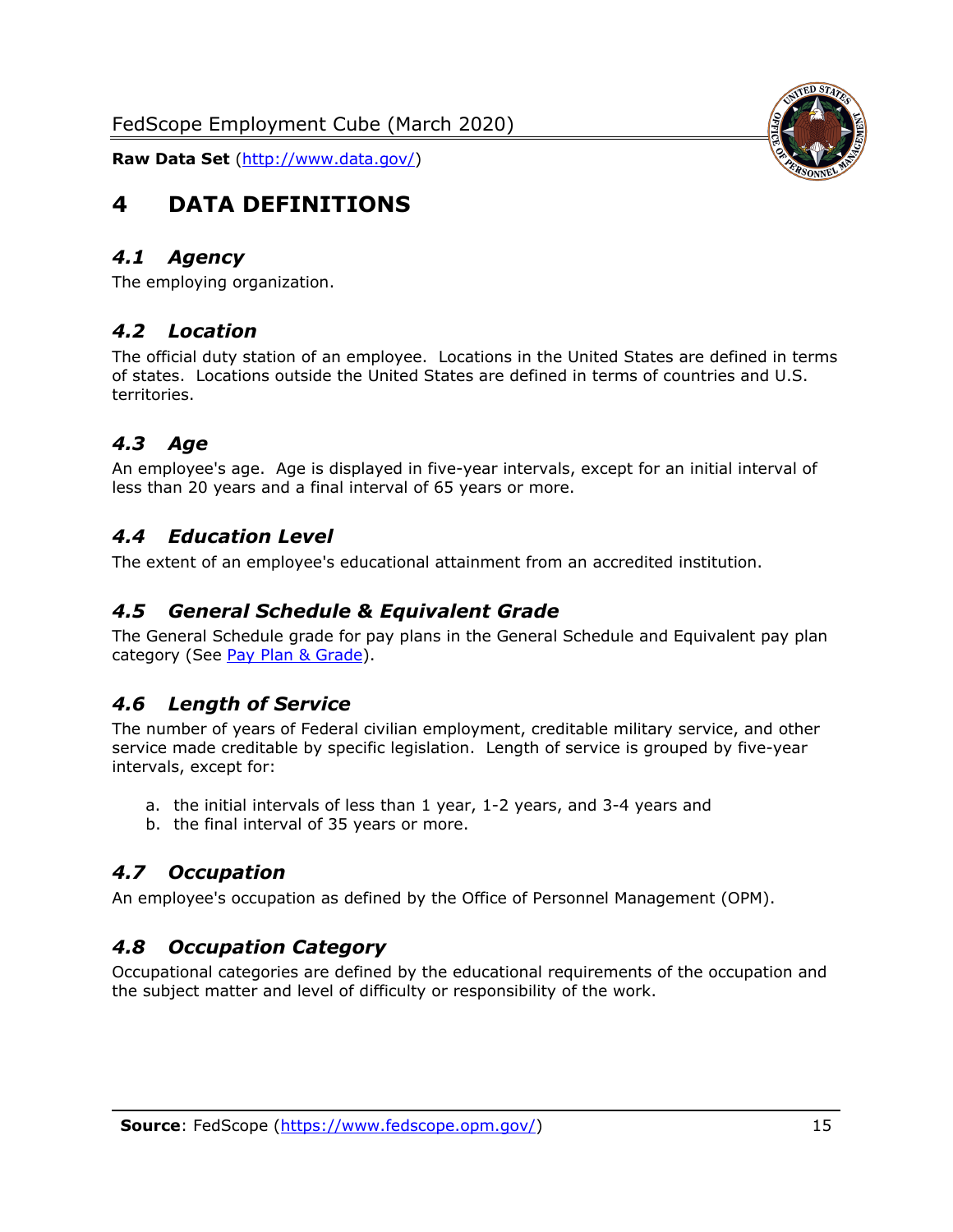

## <span id="page-16-0"></span>*4.9 Pay Plan & Grade*

The pay system and, where applicable, the grade used to determine an employee's basic pay rate. Grade denotes a hierarchical position in a pay plan and is sometimes referred to as level, class, rank, or pay band.

## <span id="page-16-1"></span>*4.10 Salary Level*

An employee's adjusted basic pay, which is an annualized rate of pay. Adjusted basic pay is the sum of an employee's rate of basic pay plus any locality comparability payment and/or special pay adjustment for law enforcement officers. Salaries are grouped by \$10,000 intervals, except for an initial interval of less than \$20,000 and a final interval of \$180,000 or more.

An employee's actual earnings may be more or less than the annualized rate because of factors such as overtime, shift differentials, less than full time work, or leave without pay.

## <span id="page-16-2"></span>*4.11 STEM Occupations*

Listing of occupations grouped into the following four occupational series:

- 1. **S**cience
- 2. **T**echnology
- 3. **E**ngineering
- 4. **M**athematics

## <span id="page-16-3"></span>*4.12 Supervisory Status*

The nature of managerial, supervisory, or non-supervisory responsibility assigned to an employee's position.

## <span id="page-16-4"></span>*4.13 Type of Appointment*

<span id="page-16-5"></span>An employee's appointment in terms of permanence and competitiveness.

## *4.14 Work Schedule*

<span id="page-16-6"></span>The time basis on which an employee is scheduled to work.

## *4.15 Work Status*

A combination of Type of Appointment and Work Schedule data elements. The Work Status data element is limited to "Non-Seasonal Full Time Permanent" and "Other Employees".

## <span id="page-16-7"></span>*4.16 Date*

<span id="page-16-8"></span>The file date (e.g. March 2020 represented by 202003).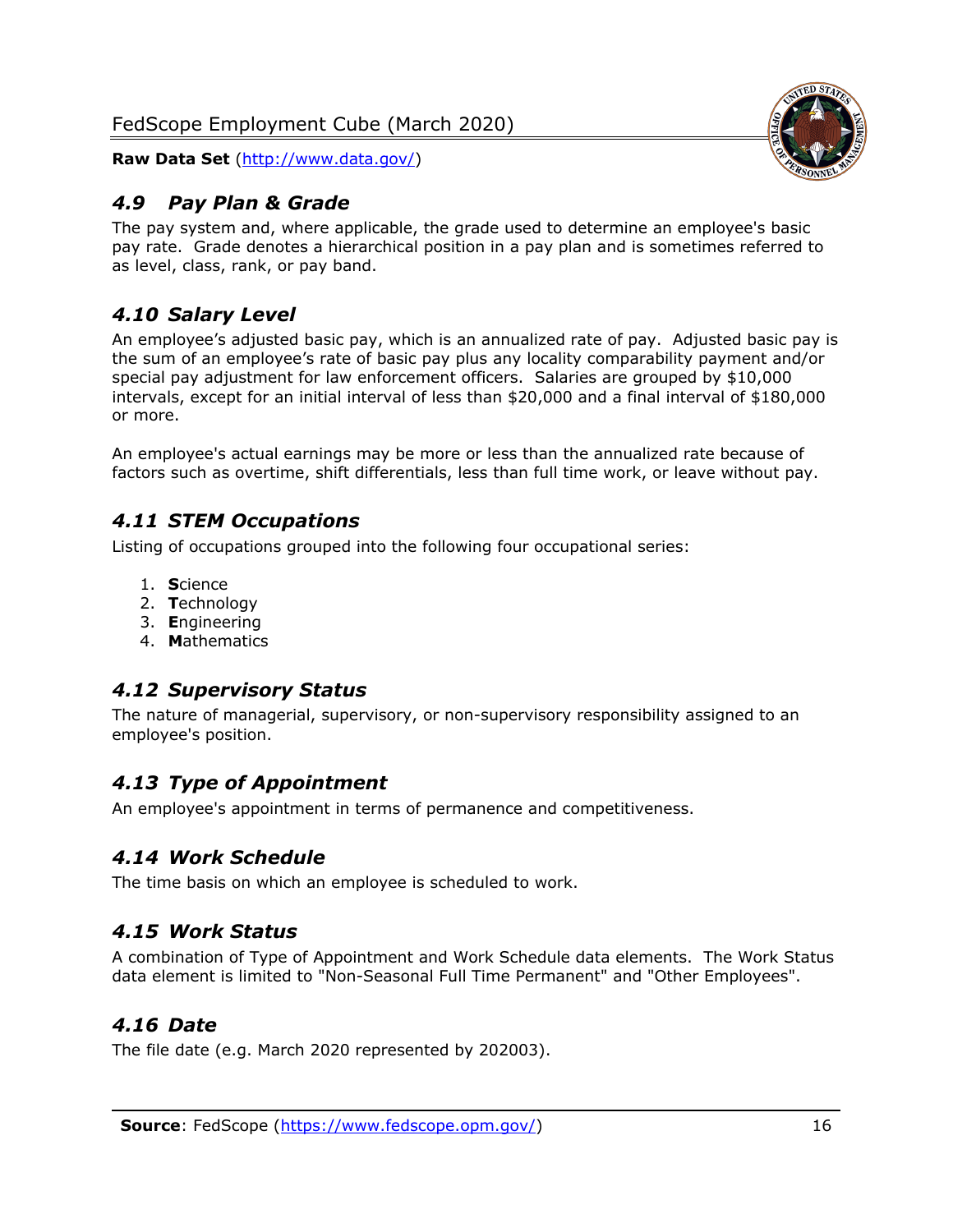

## <span id="page-17-0"></span>*4.17 Employment*

A measure representing the number of employees in pay status at the end of the quarter (or end of the pay period prior to the end of the quarter).

## <span id="page-17-1"></span>*4.18 Average Salary*

A measure representing the average adjusted basic pay, an annualized rate of pay. Adjusted basic pay is the sum of an employee's rate of basic pay and any locality comparability payment and/or special pay adjustment for law enforcement officers.

An employee's actual earnings may be more or less than the annualized rate because of factors such as overtime, shift differentials, less than full time work, or leave without pay.

Invalid salary values are excluded from the average. A large number of invalid values could invalidate the average. To obtain counts of invalid values, display the data using the Salary Level dimension (See [Salary Level\)](#page-16-1).

## <span id="page-17-2"></span>*4.19 Average Length of Service*

A measure representing the average number of years of Federal civilian employment and creditable military service.

Invalid values are excluded from the average. A large number of invalid values could invalidate the average. To obtain counts of invalid values, display the data using the Length of Service dimension (See [Length of Service\)](#page-15-6).